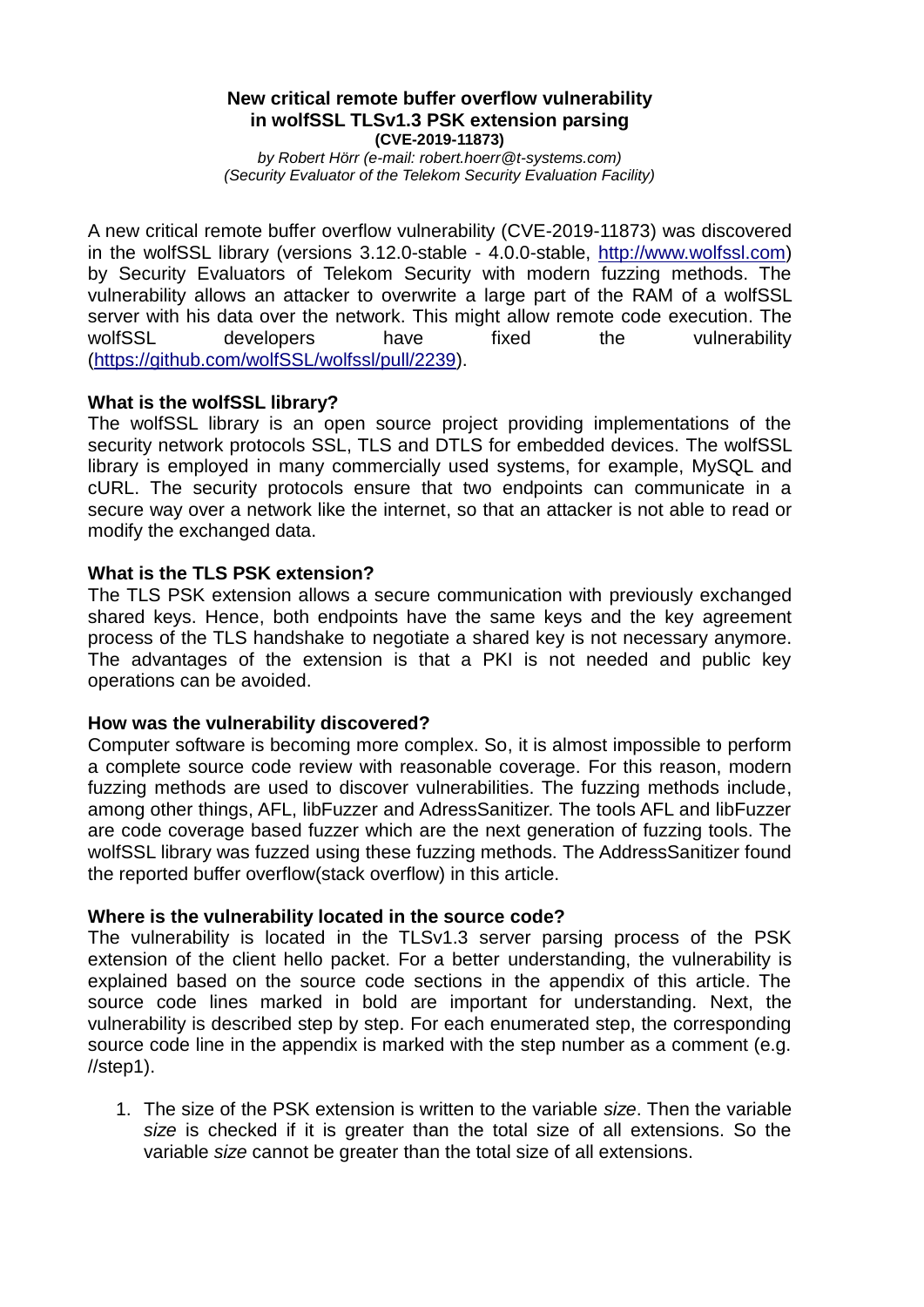- 2. The total size of all identities is written to the variable *len*. Then the variable *len* is checked if it is greater than the size of the PSK extension. So the variable *len* cannot be greater than the size of the PSK extension.
- 3. The size of one identity is written to the variable *identityLen*. Then the variable *identityLen* is checked if it is greater than the variable *len*. So the variable *identityLen* cannot be greater than the variable *len*.
- 4. The new identity (data: *identity*, size: *identityLen*) is written to the variable *ssl→extensions*. The value of the variable *identityLen* is not checked.
- 5. The data of the new identity (array: *current→identity*) is copied to the array *ssl→arrays→client\_identity* with the size *current→identityLen*. But the size of the array *identity* can be greater than the size of the array *client\_identity*. Hence, the first 128 bytes are written into the array *client\_identit*y and the rest is written into undefined memory. The size of the rest can be about 65 kilobyte, if the length fields of client hello packet: record length, client hello length, total extensions length, PSK extension length, total identities length and identity length contain their maximum value, which is 65535 (see steps 1-4).

## **How is the vulnerability exploitable by an attacker?**

An attacker sends a special crafted hello client packet over the network to a TLSv1.3 wolfSSL server. The length fields of the packet: record length, client hello length, total extensions length, PSK extension length, total identity length and identity length contain their maximum value, which is 65535. The identity data field of the PSK extension of the packet contains the attack data, which the attacker wants to store in the undefined memory (RAM) of the server. The size of the data is about 65 kilobyte. Possibly the attacker can then perform a remote code execution attack.

#### **What do we learn from this?**

Code coverage based fuzzing combined with the AddressSanitizer is a powerful method to discover e.g. buffer overflows. With increasingly complex source codes, it is a resource-efficient alternative to source code reviews, because this fuzzing approach can be done mainly automatically. As there exist many approaches for fuzzing, it is the art of fuzzing to find the best approach. We have already discovered several vulnerabilities with our fuzzing approach.

#### **Appendix: code sections of the wolfSSL library (version 4.0.0)**

**internal.h:** OPAQUE16\_LEN = 2; OPAQUE32 LEN =  $4$ ; MIN PSK  $\overline{ID}$  LEN = 6;  $MAX$  PSK ID LEN = 128; NULL TERM LEN =  $1;$ **char client identity[MAX\_PSK\_ID\_LEN + NULL\_TERM\_LEN]**; WOLFSSL \*ssl;  $\frac{1}{2}$  // contains all TLS data, e.g. the TLS extensions **tls.c:** int ret; **word16 len;**<br>word16 idx = 0; // the offset of the input variable byte\* identity; **word16 identityLen;** TLSX\* extension; PreSharedKey\* psk = NULL; **byte\* input; // contains the received client hello packet word16 length;** word16 offset =  $0$ ; // the offset the input variable

TLSX\_Pars(...) *{* //the function is used to parse the TLS extensions